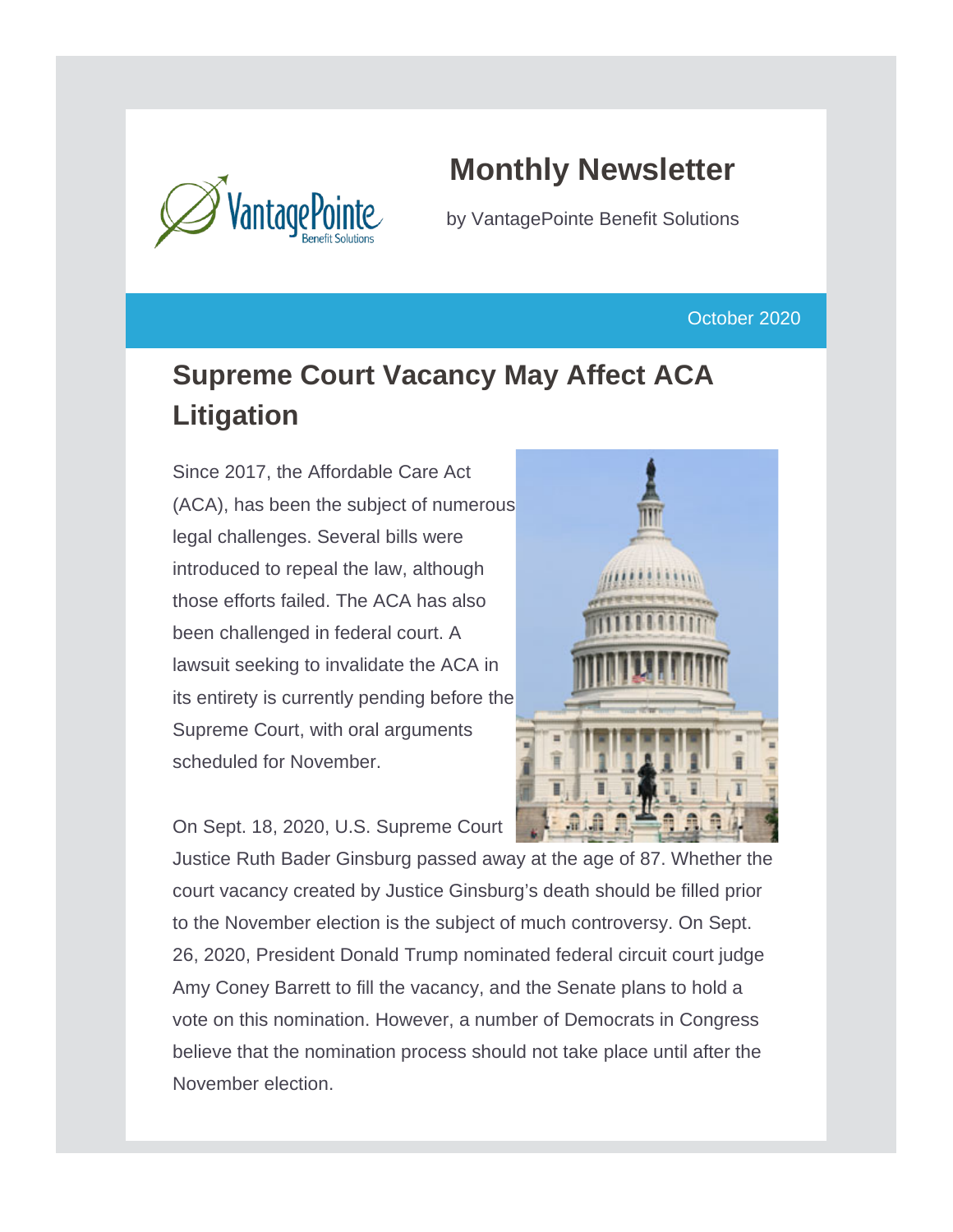If a new Supreme Court justice is confirmed before the election, it could greatly impact the outcome of that litigation. It is widely expected that President Trump's nominee will have a more conservative viewpoint and would be more likely to invalidate the ACA. In contrast, a Supreme Court justice nominated by Democratic Party candidate Joe Biden would be more likely to uphold the ACA.

Until a nominee is ultimately confirmed, the practical impact of this decision remains to be seen. As a result, employers may want to closely monitor developments related to the Supreme Court nomination.

# **Preparing for Flu Season During the COVID-19 Pandemic**

Each year, the seasonal flu has a marked impact on businesses and employers, causing increased absenteeism, decreased productivity and higher health care costs. Unfortunately, the 2020-21 flu season isn't the only health crisis employers and employees have to address this year. The COVID-19 pandemic is still



affecting the workforce, and the combination of another potentially bad flu season and the pandemic has public health experts worried.

There are a variety of steps employers can take to protect employees and prepare for flu season—which may include steps you've taken in response to COVID-19—regardless of whether employees are in the office or working remotely.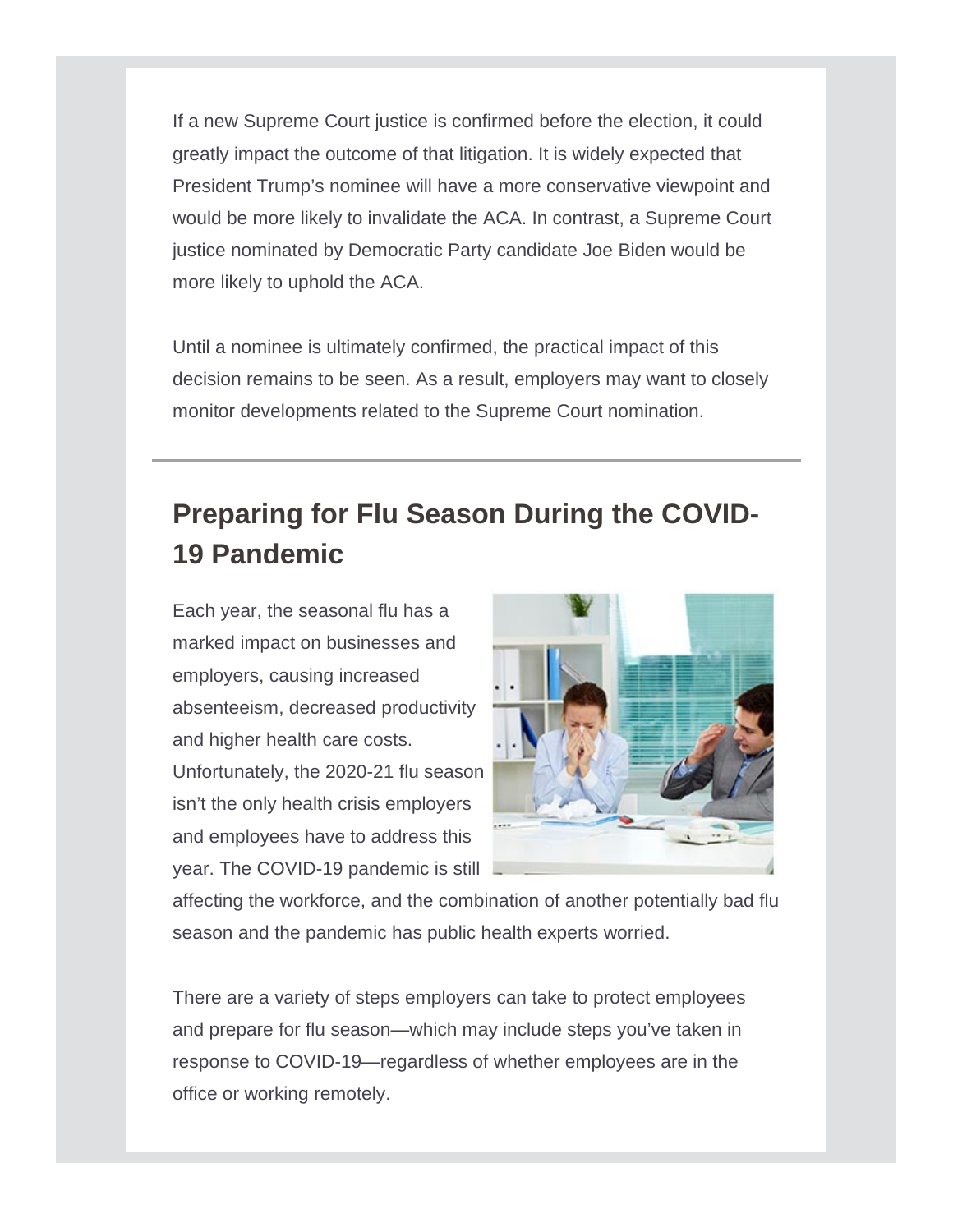Here are some strategies to consider:

- **Host an on-site, socially distanced vaccination clinic**—One of the most important steps for preventing the flu is to get an annual flu vaccination. Hosting an on-site flu vaccination clinic can help educate employees about the importance of vaccination and make it easier for them to get vaccinated.
- **Encourage employees to get the flu vaccine—If you choose not** to or are unable to provide an on-site flu vaccination clinic, you can still emphasize the importance of vaccination to your employees and educate them about local opportunities to get vaccinated.
- **Disinfect and clean the office**—Because the flu virus and the virus that causes COVID-19 can remain on surfaces long after they've been touched, it's important that your business frequently cleans and disinfects the facility.
- **Implement and enforce social distancing protocols**—Social distancing is the practice of deliberately increasing the physical space between people to avoid spreading illness.
- **Promote respiratory etiquette and hand hygiene**—Businesses should encourage good hygiene to prevent the spread of respiratory illnesses like the flu and COVID-19. This can involve:
	- o Reminding employees to wash their hands often with soap and warm water
	- o Placing hand sanitizers in multiple locations to encourage hand hygiene
	- o Reminding employees to not touch their eyes, nose or mouth
	- o Asking employees to wear a mask or face covering when social distancing is not possible
- **Encourage employees to stay home when sick**—Ask employees to err on the side of caution if they're not feeling well, and stay home when they're sick or are exhibiting common symptoms of COVID-19 or the flu.

These strategies may not be right for every organization. Depending on the nature of your business, you may need to implement additional prevention strategies. Take action today to prepare your business for flu season during the COVID-19 pandemic.

### **Remote Verification of Form I-9 Documents Extended to Nov. 19**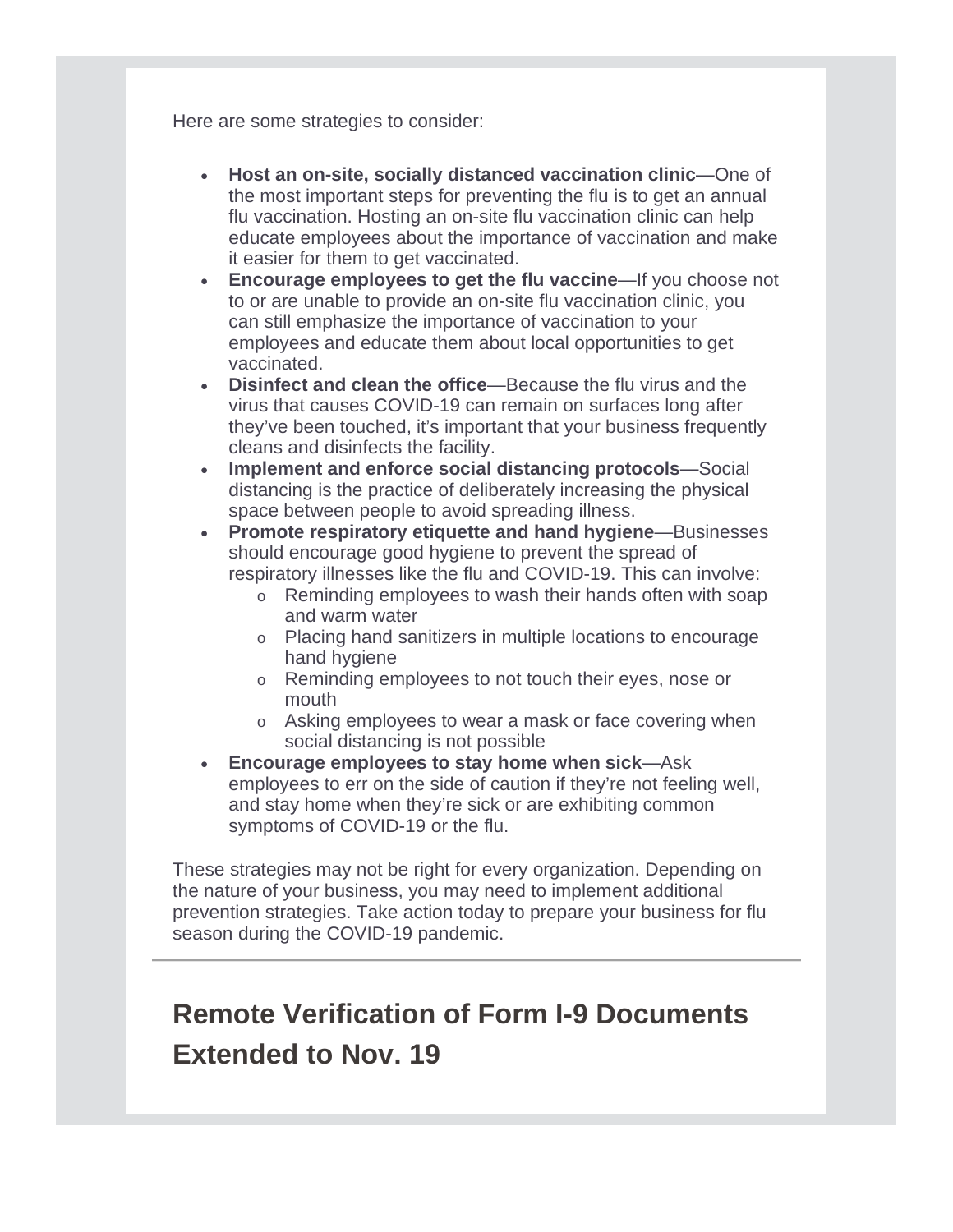Because of the ongoing COVID-19 pandemic, the U.S. Department of Homeland Security (DHS) is [allowing](https://www.ice.gov/news/releases/dhs-announces-flexibility-requirements-related-form-i-9-compliance) employers that are operating remotely to conduct a remote verification of approved [Form I-9](https://www.uscis.gov/sites/default/files/document/forms/i-9-paper-version.pdf) documents. On Sept. 15, 2020,



DHS extended yet again this exemption for an additional 60 days. The new expiration date for the exemption is now [Nov. 19, 2020.](https://www.ice.gov/news/releases/ice-announces-extension-i-9-compliance-flexibility)

### **Physical Inspection**

Employers must complete and sign Section 2 of Form I-9 within three business days of the employee's first day of employment. Employers are required to physically examine the documents the employee presents from the list of acceptable documents to prove his or her employment eligibility.

### **Remote Verification**

The exemption also applies only to employers that are operating remotely due to COVID-19 and new hires affected by quarantine or lockdown protocols. The exemption does not apply to employers that have employees physically present at a work location.

Under the exemption, employers must complete a remote inspection of approved documents within three business days and enter "COVID-19" as the reason for the physical inspection delay. Employers that use this exemption must also keep written documentation of their remote onboarding and telework policy for each employee.

Within three days of when normal operations resume, all employees who were onboarded using remote verification must present their approved documents for a physical inspection. When this happens, employers will